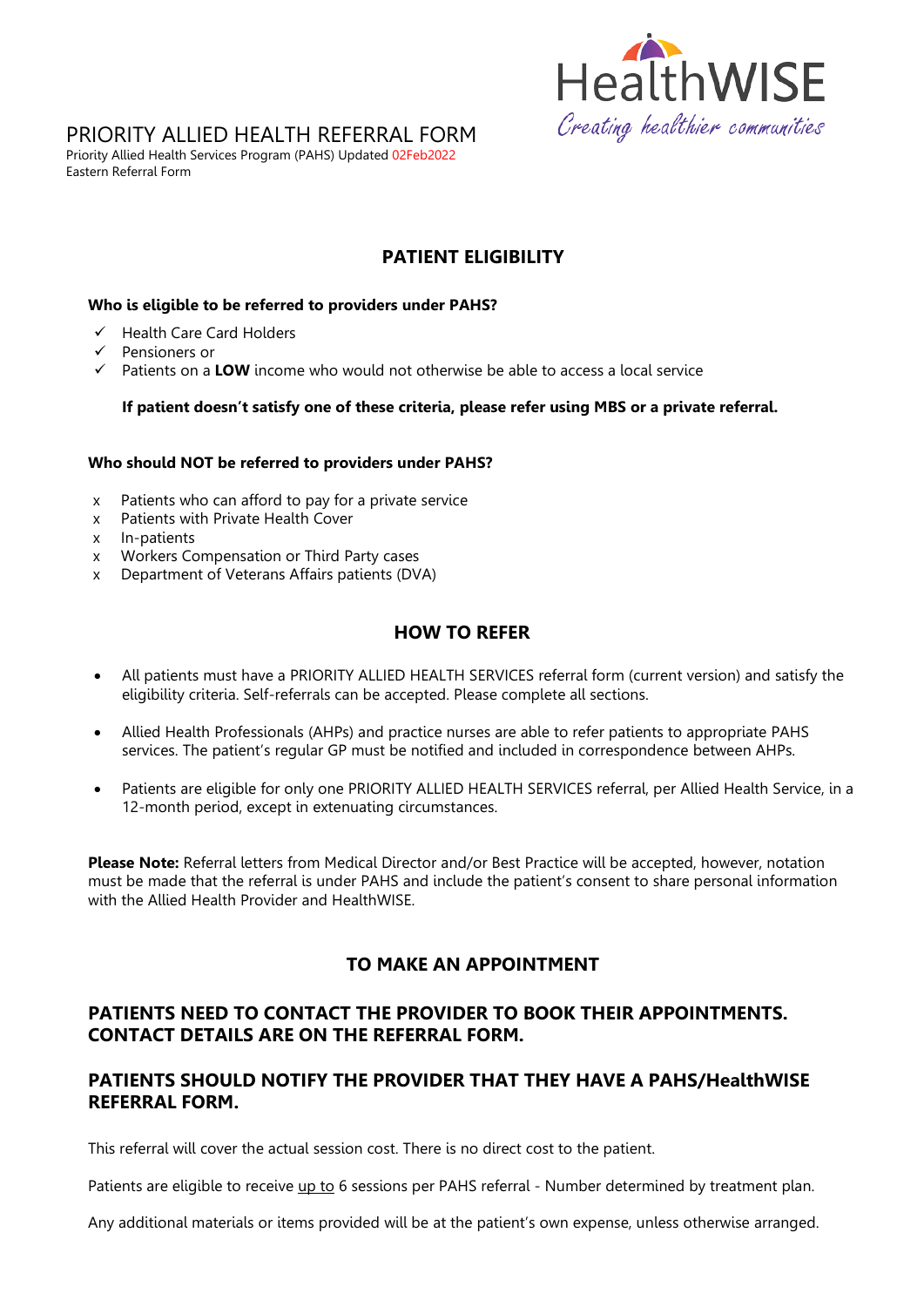

# PRIORITY ALLIED HEALTH REFERRAL FORM

Priority Allied Health Services Program (PAHS) Updated 02Feb2022 Eastern Referral Form

| <b>ELIGIBILITY CRITERIA</b><br>□ Health Care Card Holder □ Pension Card Holder □ Low income as discussed with GP |  |                                                          |  |  |  |  |
|------------------------------------------------------------------------------------------------------------------|--|----------------------------------------------------------|--|--|--|--|
|                                                                                                                  |  |                                                          |  |  |  |  |
| <b>PATIENT DETAILS</b><br>□ Aboriginal/Torres Strait Islander                                                    |  | $\Box$ Diverse culture or background – Language/s spoken |  |  |  |  |
|                                                                                                                  |  |                                                          |  |  |  |  |
|                                                                                                                  |  |                                                          |  |  |  |  |
|                                                                                                                  |  |                                                          |  |  |  |  |
|                                                                                                                  |  |                                                          |  |  |  |  |
| <b>REASON FOR REFERRAL</b>                                                                                       |  |                                                          |  |  |  |  |
| Please describe concerns to be addressed by this referral                                                        |  |                                                          |  |  |  |  |
|                                                                                                                  |  |                                                          |  |  |  |  |
|                                                                                                                  |  |                                                          |  |  |  |  |
|                                                                                                                  |  |                                                          |  |  |  |  |
|                                                                                                                  |  |                                                          |  |  |  |  |
|                                                                                                                  |  |                                                          |  |  |  |  |

#### **PATIENT CONSENT** (must be signed at time of referral)

I understand that personal information regarding the reason for my referral may be shared with other care providers such as HealthWISE and their Allied Health providers. Any information held is strictly confidential and I give permission for these health professionals to access this information solely for the purpose of this referral.

Patient signature\_\_\_\_\_\_\_\_\_\_\_\_\_\_\_\_\_\_\_\_\_\_\_\_\_\_\_\_\_\_\_\_\_\_\_\_\_\_\_\_\_\_\_\_\_\_\_\_\_\_\_\_\_\_\_\_\_\_\_\_\_\_\_\_\_\_\_\_\_\_\_\_\_\_\_\_\_\_\_\_\_\_\_ Date\_\_\_\_/\_\_\_\_/\_\_\_\_

**PLEASE TICK THE APPROPRIATE SERVICE BELOW**